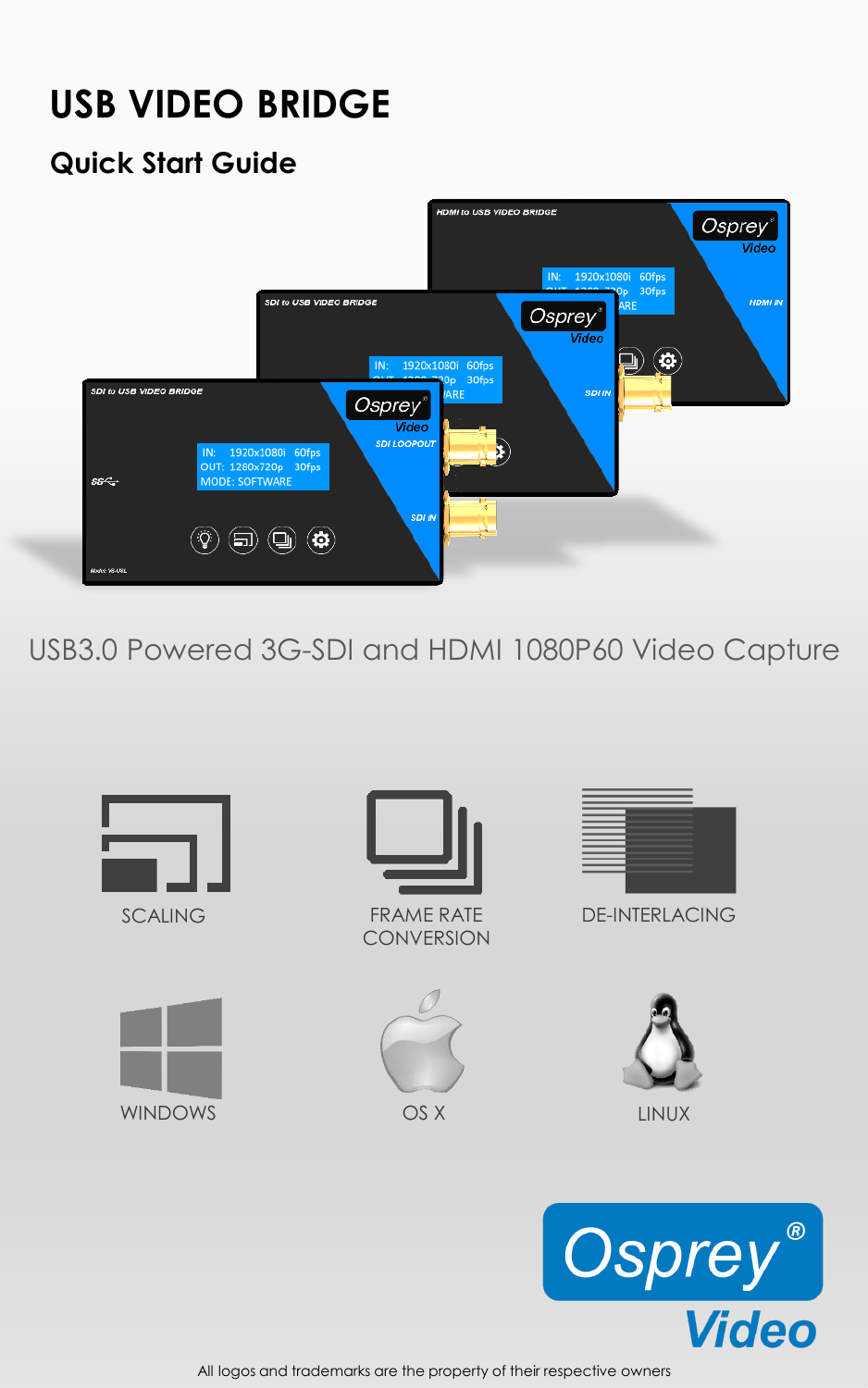## **USER INTERFACE**



**\_\_\_\_\_\_\_\_\_\_\_\_\_\_\_\_\_\_\_\_\_\_\_\_\_\_\_\_\_\_\_\_\_\_\_\_\_\_\_\_\_\_\_\_\_\_\_\_\_\_\_\_\_**

The user mode can be changed by pressing the "APPLY SETTINGS" button for >3 seconds.

**SOFTWARE:** All supported resolutions and frame rates are available and selectable by the PC Video Capture Software. The "CHANGE RESOLUTION" and "CHANGE FRAME RATE" buttons on the device are inactive in software mode.

**MANUAL:** Only the manually selected Resolution and Frame Rate is passed on to the Host PC.

Settings changes need to be confirmed by pressing "APPLY SETTINGS" button.

In manual mode always close your software application before changing resolution or frame rate. Most applications crash when changing input settings mid stream.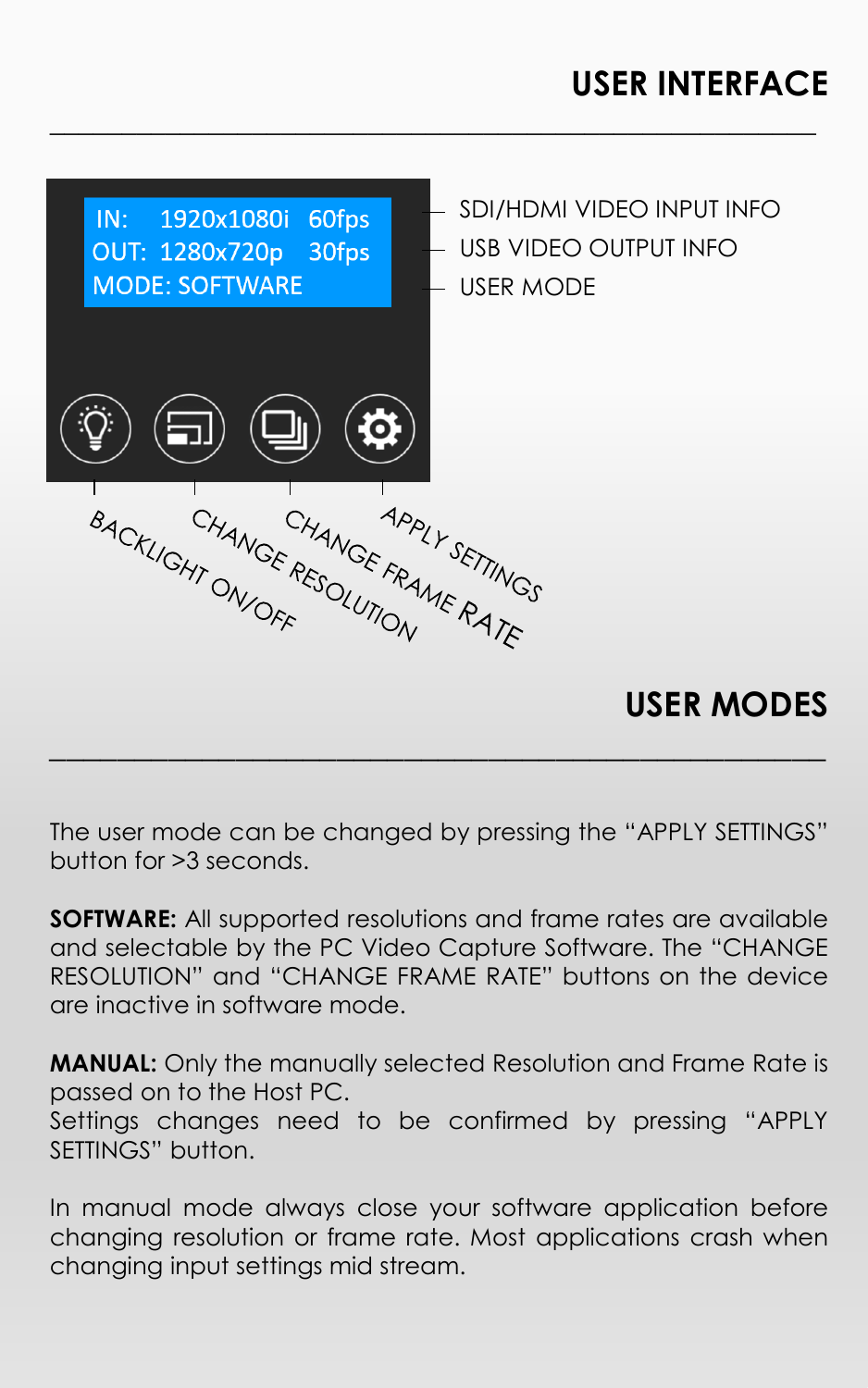**USB CONNECTION:** This device is designed to work with USB3.0 and USB-C (adapter required) connections only. USB3.0 connectors are identified by blue color or with the SS (Super Speed) logo.

**\_\_\_\_\_\_\_\_\_\_\_\_\_\_\_\_\_\_\_\_\_\_\_\_\_\_\_\_\_\_\_\_\_\_\_\_\_\_\_\_\_\_\_\_\_\_**

#### **Follow below steps without video input source connected.**

Connect device to a supported USB port and the driver will automatically install. The device will appear in Device Manager under Imaging Devices as "Osprey Video Bridge" and under Audio Devices as "Osprey Audio Bridge".

The default user mode is "SOFTWARE" and no Input Resolution is displayed. Output Resolution and Frame rate default to factory settings.

Open a Video Capture Software and select "Osprey Video Bridge" as your video capture device. Color bars should be displayed which indicate "No Video Input Connected" (Signal Loss).

You can now connect your video source and the color bars will be replaced showing the video input feed.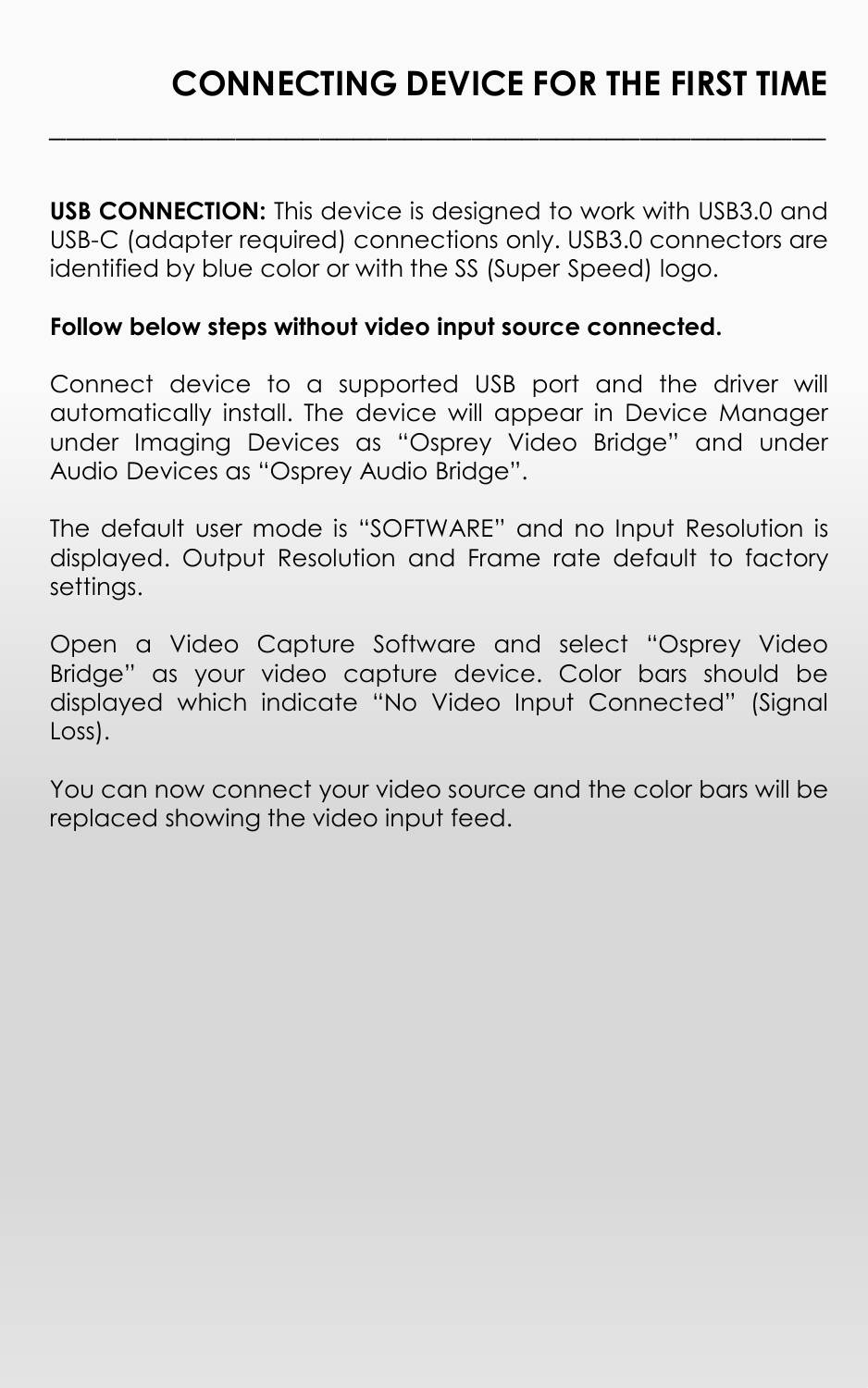**VIDEO QUALITY**: In order to achieve the best video quality try to match your video source to the same resolution and frame rate as the desired output video stream. In case this isn't possible downscaling always produces better video quality than upscaling. Therefore set your video source to a resolution and frame rate that is equal or higher than your desired video output stream. The Osprey Video Bridge can accept video up to 1920x1080p 60fps.

**\_\_\_\_\_\_\_\_\_\_\_\_\_\_\_\_\_\_\_\_\_\_\_\_\_\_\_\_\_\_\_\_\_\_\_\_\_\_\_\_\_\_\_\_\_\_**

**AUDIO QUALITY:** The standard for motion picture is 48kHz Audio sample rate. The Audio sample rate of the source might affect your Video/Audio sync as the capture software has to resample to a supported format.

In case of scrambled Audio toggle USB Device between Manual Mode and Software mode to resolve USB sync issues.

In case of Video/Audio out of sync issues select the Audio Capture Device in your Software Application as "None" and instead set the "Osprey Audio Bridge" to "Listen to this Device" mode in Sound settings (In Windows right click on speaker symbol in task bar).

This verifies that your USB connection speed is sufficient and your Osprey Video Bridge is working correctly.

|                                                                          |           |        | Sound                                                    |                                                                   |  |
|--------------------------------------------------------------------------|-----------|--------|----------------------------------------------------------|-------------------------------------------------------------------|--|
| Playback                                                                 | Recording | Sounds | Communications                                           |                                                                   |  |
|                                                                          |           |        | Select a recording device below to modify its settings:  |                                                                   |  |
| Digital Audio Interface<br>Osprey USB 3.0 Audio Bridge<br>Default Device |           |        |                                                          |                                                                   |  |
|                                                                          |           |        |                                                          | Digital Audio Interface Properties                                |  |
|                                                                          |           |        | Listen<br>Advanced<br>Levels  <br>General                |                                                                   |  |
|                                                                          |           |        | this Digital Audio Interface jack.                       | You can listen to a portable music player or other device through |  |
|                                                                          |           |        |                                                          |                                                                   |  |
|                                                                          |           |        | Usten to this device                                     |                                                                   |  |
|                                                                          |           |        | Playback through this device:<br>Default Playback Device | v                                                                 |  |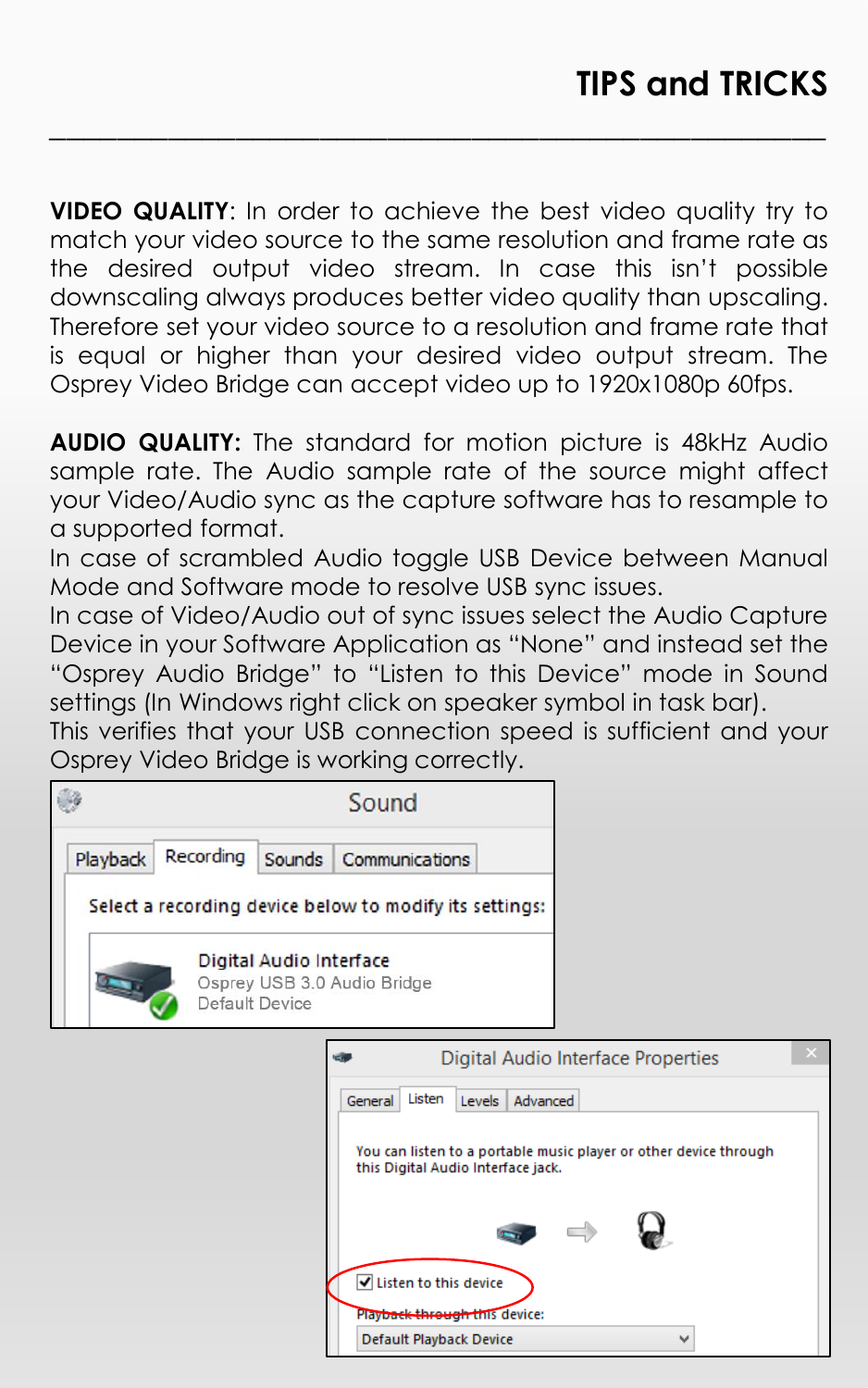The Osprey USB Video Bridge is compatible with most Direct Show, V4L2 and Quick Time based Video Applications. Below is a list of tested applications:

**\_\_\_\_\_\_\_\_\_\_\_\_\_\_\_\_\_\_\_\_\_\_\_\_\_\_\_\_\_\_\_\_\_\_\_\_\_\_\_\_\_\_\_\_\_\_**

| Adobe Connect<br>AmCap   | PC   Mac<br>PC   Mac |
|--------------------------|----------------------|
| Flash Media Live Encoder | PC   Mac             |
| Google Hangouts          | PC   Mac   Linux     |
| GoTo Meeting             | PC   Mac             |
| Skype                    | PC   Mac   Linux     |
| <b>VLC</b>               | PC   Mac   Linux     |
| Webex                    | PC   Mac             |
| <b>OBS</b>               | PC   Mac   Linux     |
| Ustream                  | PC   Mac             |
| <b>vMix</b>              | PC   Mac             |
| <b>Team Viewer</b>       | PC   Mac             |
| Win10 Camera App         | PC.                  |
| Wirecast                 | PC   Mac             |
| Lync                     | <b>PC</b>            |
| YouTube Live             | PC   Mac             |
| Facetime                 | Mac                  |
| Quick Time               | Mac                  |
| Zoom                     | PC   Mac             |
| <b>Osprey Ceylon</b>     | PC                   |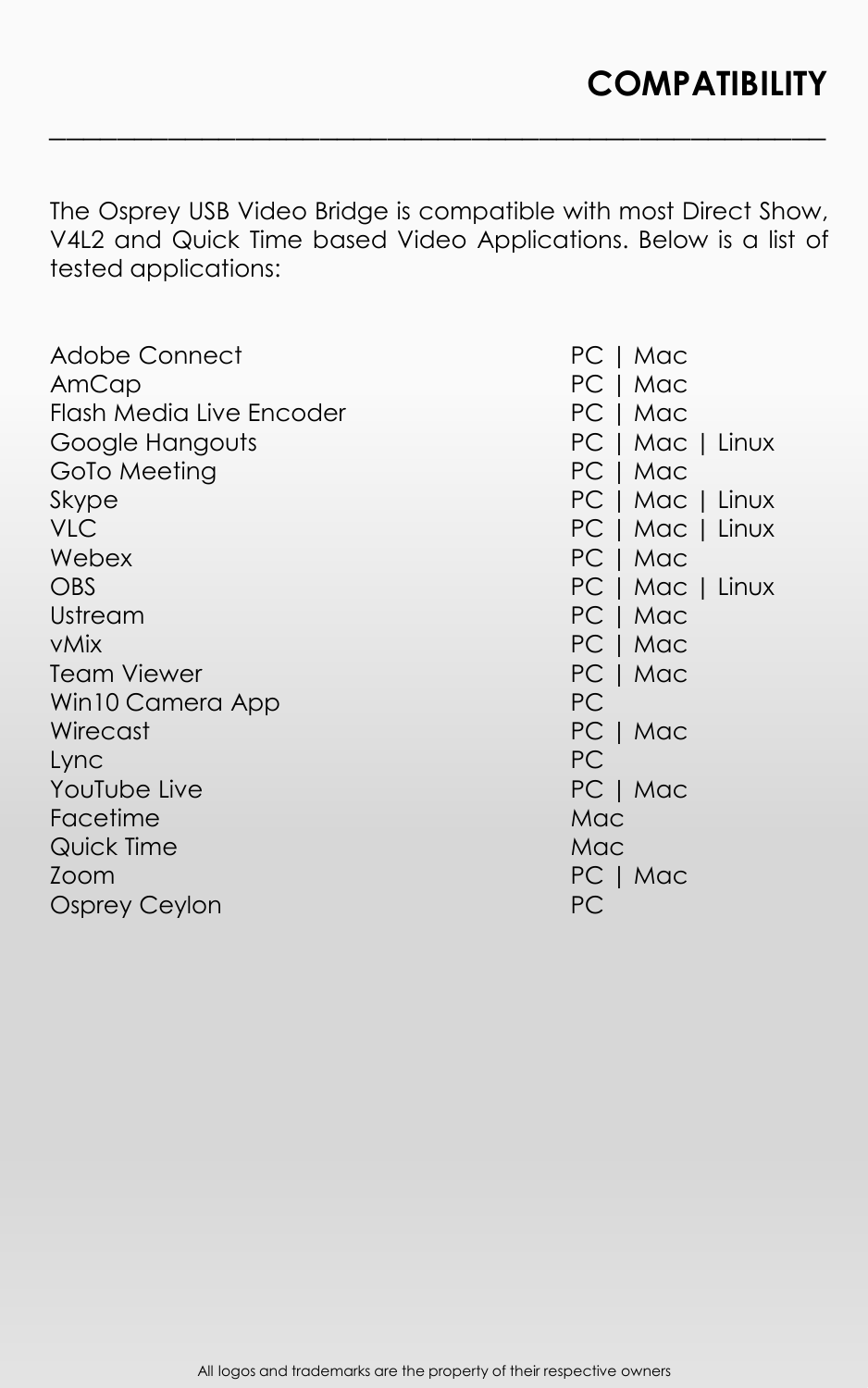**1. DEVICE NOT RECOGNIZED :** Verify that the Osprey USB Device is shown in device manager under "Imaging Devices" and under "Audio Inputs and Outputs". Should it not be recognized there might be a conflict with previously connected imaging devices. In Device Manager select "View – Show Hidden Devices" and uninstall all hidden devices under "Imaging Devices", "Audio Inputs and Outputs", "Sound, Video and Game Controllers" and "Universal Serial Bus Controllers". Thereafter shut down your PC and reboot.

**\_\_\_\_\_\_\_\_\_\_\_\_\_\_\_\_\_\_\_\_\_\_\_\_\_\_\_\_\_\_\_\_\_\_\_\_\_\_\_\_\_\_\_\_\_\_**

**2. DEVICE RECOGNIZED BUT NO VIDEO:** Verify that the video Bridge is plugged into a USB 3.0 port. Check your USB cable making sure it is USB 3.0 rated at 5gbps. Only use the supplied USB cable. A lot of low cost USB 3.0 cables do not support full USB 3.0 speeds even though the pinout is correct and they are labeled as USB 3.0 or Super Speed.

**3. GENERIC ERROR MESSAGES:** Only one application can access the device at a time. Make sure there is no second video application already accessing the device. Some applications don't properly close when exiting. Check the task manager and end these tasks manually.

**4. LAST RESORT … :** Under "Universal Serial Bus Controller" uninstall the "USB Root Hub". This will disable all of your USB input devices and the PC needs to be hard rebooted using the power button.

Additional information can be found at:

www.ospreyvideo.com/index.php/products/usb-capture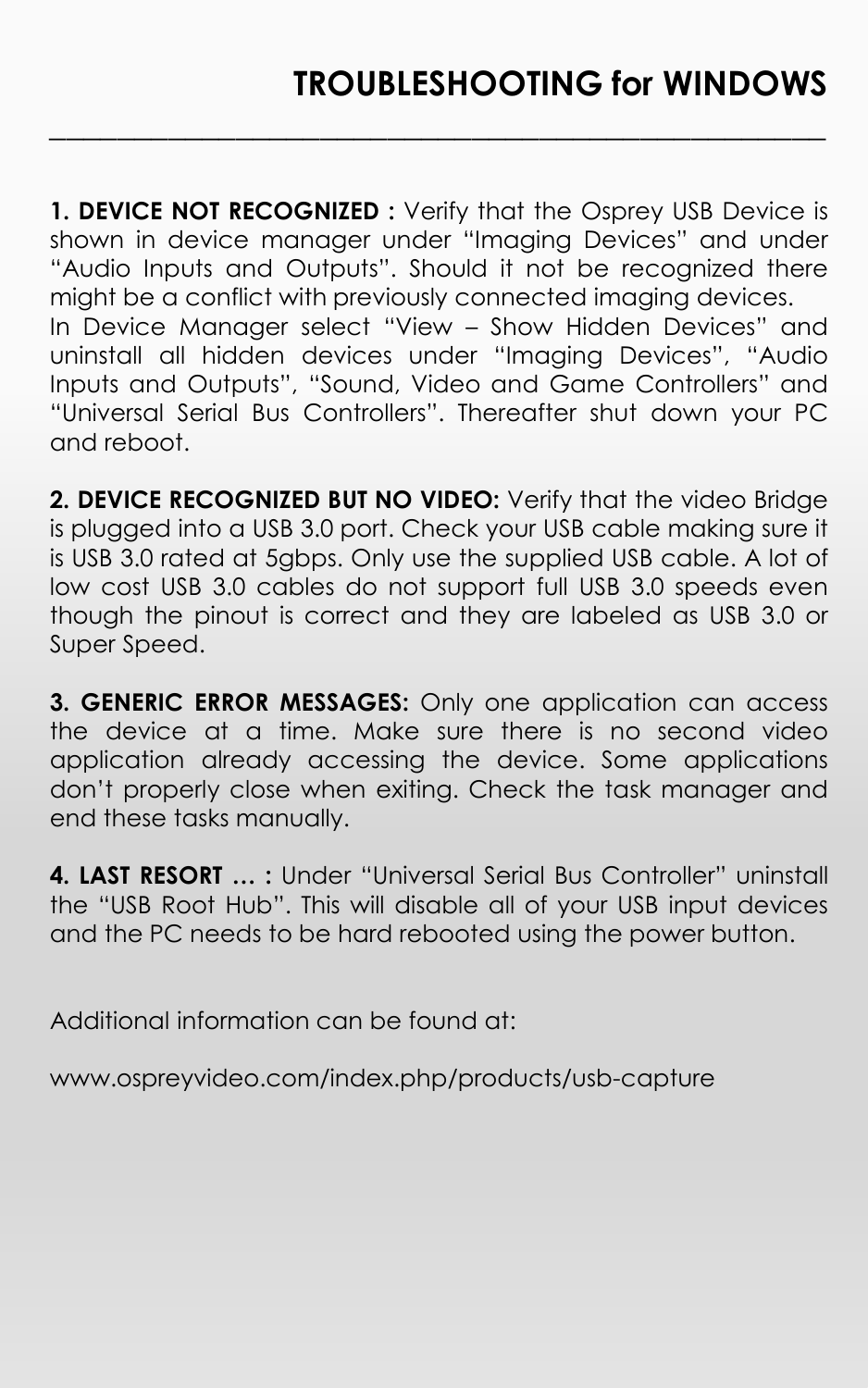#### **3G-SDI Video Bridge**

**Video Formats SDI In**: 1920x1080p, 1920x1080i, 1280x720p, 625i, 525i

#### **Video Formats Out (24, 25, 30, 50, 60fps):**

1920x1080, 1680x1050, 1440x900, 1360x768, 1280x1024, 1280x800 1280x768, 1280x720, 1024x768, 1024x576, 960x540, 856x480, 800x600 768x576, 720x576, 720x480, 640x480, 640x360

\_\_\_\_\_\_\_\_\_\_\_\_\_\_\_\_\_\_\_\_\_\_\_\_\_\_\_\_\_\_\_\_\_\_\_\_\_\_\_\_\_\_\_\_\_\_\_\_\_\_\_\_\_

**\_\_\_\_\_\_\_\_\_\_\_\_\_\_\_\_\_\_\_\_\_\_\_\_\_\_\_\_\_\_\_\_\_\_\_\_\_\_\_\_\_\_\_\_\_\_**

#### **HDMI Video Bridge**

#### **Video Formats HDMI In:**

1920x1080p, 1920x1080i, 1280x720p, 625i, 525i

#### **Video Formats Out (24, 25, 30, 50, 60fps): :**

1920x1080, 1680x1050, 440x900, 1360x768 1280x1024, 1280x800, 1280x768, 1280x720, 1024x768, 1024x576 960x540, 856x480, 800x600 768x576, 720x576, 720x480, 640x480 640x360

\_\_\_\_\_\_\_\_\_\_\_\_\_\_\_\_\_\_\_\_\_\_\_\_\_\_\_\_\_\_\_\_\_\_\_\_\_\_\_\_\_\_\_\_\_\_\_\_\_\_\_\_\_

2- Channel Embedded SDI/HDMI Audio, 48kHz sampling Rate

Full size SDI/HDMI Connectors to Micro USB3.0

Size 4" x 2.4" x 0.65" (103 x 61 x 17mm)

Compliance: FCC, CE, RoHs